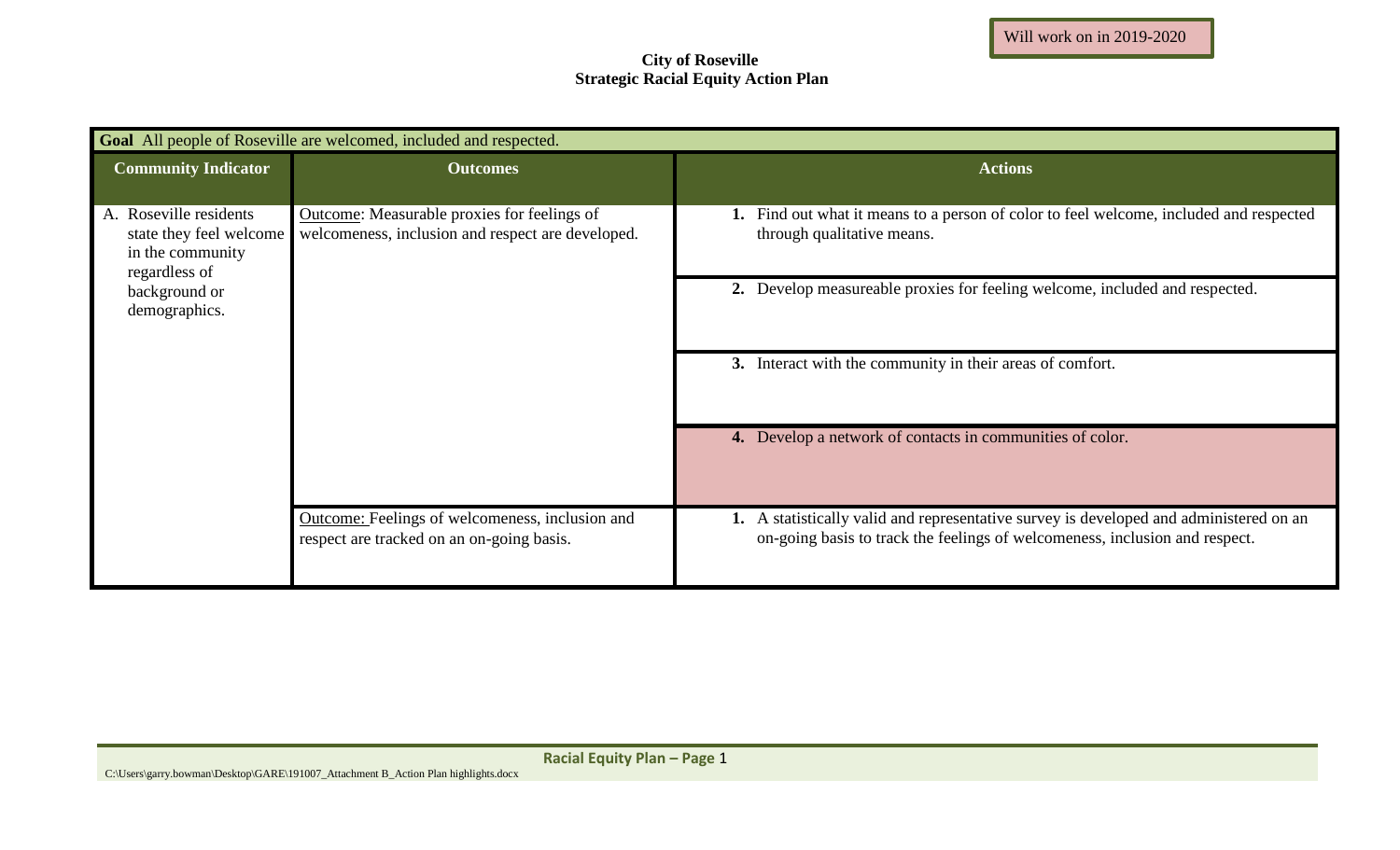Attachment B

## **City of Roseville Strategic Racial Equity Action Plan**

| <b>Goal:</b> All people of Roseville are welcomed, included and respected.                                                     |                                                                                                                                             |                                                                                                                                     |  |  |
|--------------------------------------------------------------------------------------------------------------------------------|---------------------------------------------------------------------------------------------------------------------------------------------|-------------------------------------------------------------------------------------------------------------------------------------|--|--|
| <b>Community Indicator</b>                                                                                                     | <b>Outcome</b>                                                                                                                              | <b>Action</b>                                                                                                                       |  |  |
| B. Roseville's workforce<br>reflects the diversity of<br>the community across<br>the breadth and depth<br>of the organization. | Outcome: Roseville's applicant pool and workforce is<br>representative of the overall percentage of people of<br>color living in Roseville. | Job descriptions are reviewed and revised using a racial equity lens.                                                               |  |  |
|                                                                                                                                |                                                                                                                                             | 2. A racial equity toolkit is used to review and revise the advertisement, application and<br>interview process for job applicants. |  |  |
|                                                                                                                                |                                                                                                                                             | Training on implicit bias is provided for all those serving on hiring panels.<br>3.                                                 |  |  |
|                                                                                                                                | <b>Outcome:</b> The City establishes a policy to hire<br>contractors who use a workforce that reflects<br>Roseville's racial equity plan.   | Contracts are reviewed for inclusion of language to address hiring of contractors with a<br>racially diverse workforce.             |  |  |
|                                                                                                                                |                                                                                                                                             | Purchasing procedures and laws are reviewed.<br>2.                                                                                  |  |  |

**Racial Equity Plan – Page** 2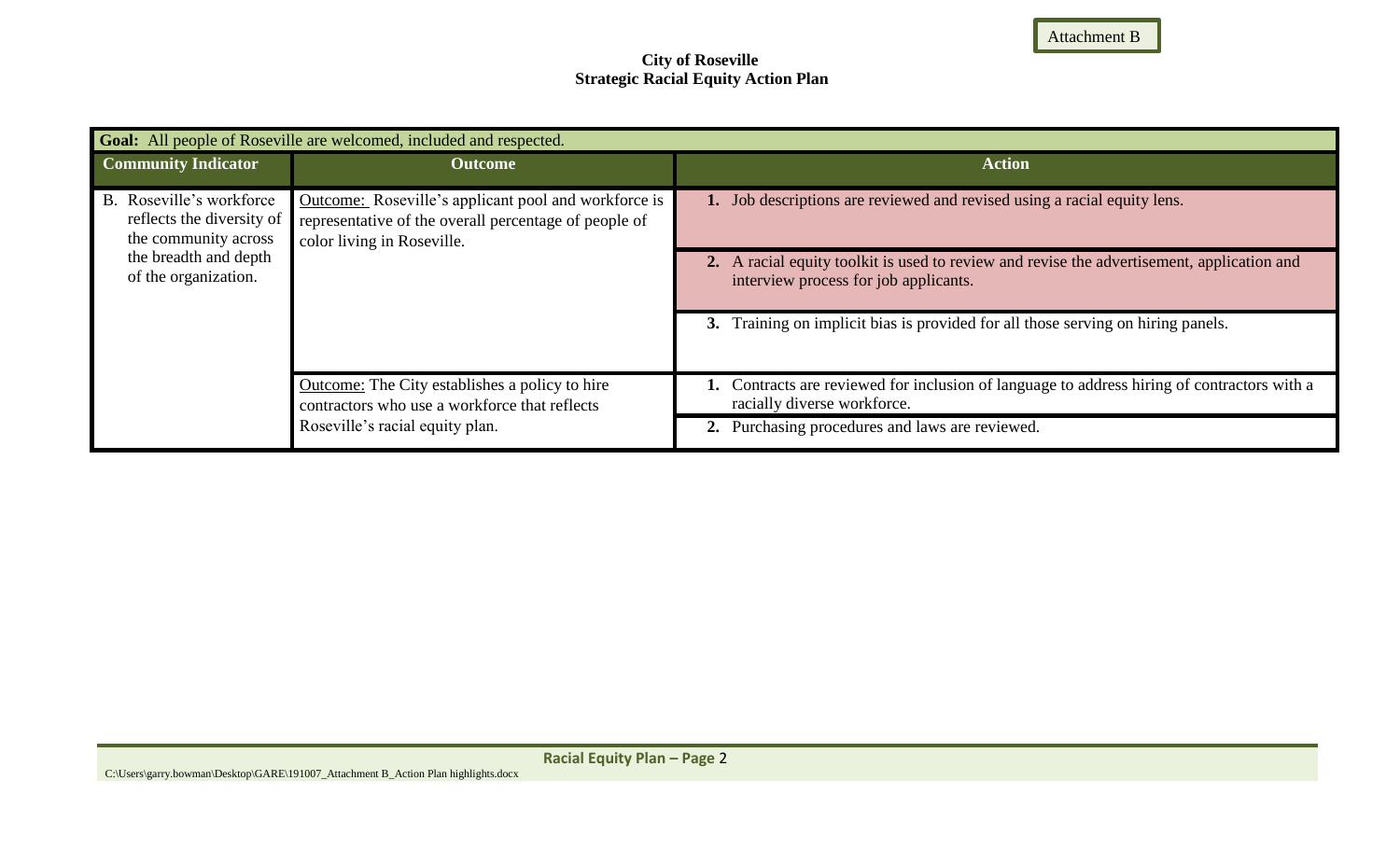Attachment B

## **City of Roseville Strategic Racial Equity Action Plan**

| Goal All people of Roseville are welcomed, included and respected.                                                           |                                                                                         |                                                                                                                                            |  |  |
|------------------------------------------------------------------------------------------------------------------------------|-----------------------------------------------------------------------------------------|--------------------------------------------------------------------------------------------------------------------------------------------|--|--|
| <b>Community Indicator</b>                                                                                                   | <b>Outcomes</b>                                                                         | <b>Actions</b>                                                                                                                             |  |  |
| $C_{\cdot}$<br>Participation in local<br>government, programs,<br>and services reflect the<br>diversity of the<br>community. | Outcome: Programs and services meet the needs of all<br>community members.              | 1. Baseline metrics are established and reviewed in each department on an on-going basis to<br>track participation by demographics.        |  |  |
|                                                                                                                              |                                                                                         | 2. A needs assessment of city programs and services is completed using a racial equity<br>lens/toolkit.                                    |  |  |
|                                                                                                                              | <b>Outcome:</b> Policies and procedures are racially<br>equitable.                      | 1. A racial equity toolkit is used to review policies and procedures.                                                                      |  |  |
|                                                                                                                              | Outcome: City of Roseville commissions are reflective<br>of the community demographics. | 1. A racial equity toolkit is used to review and revise the advertisement, application and<br>interview process for commission applicants. |  |  |
|                                                                                                                              |                                                                                         | Barriers to serving on a commission are identified and removed.<br>2.                                                                      |  |  |